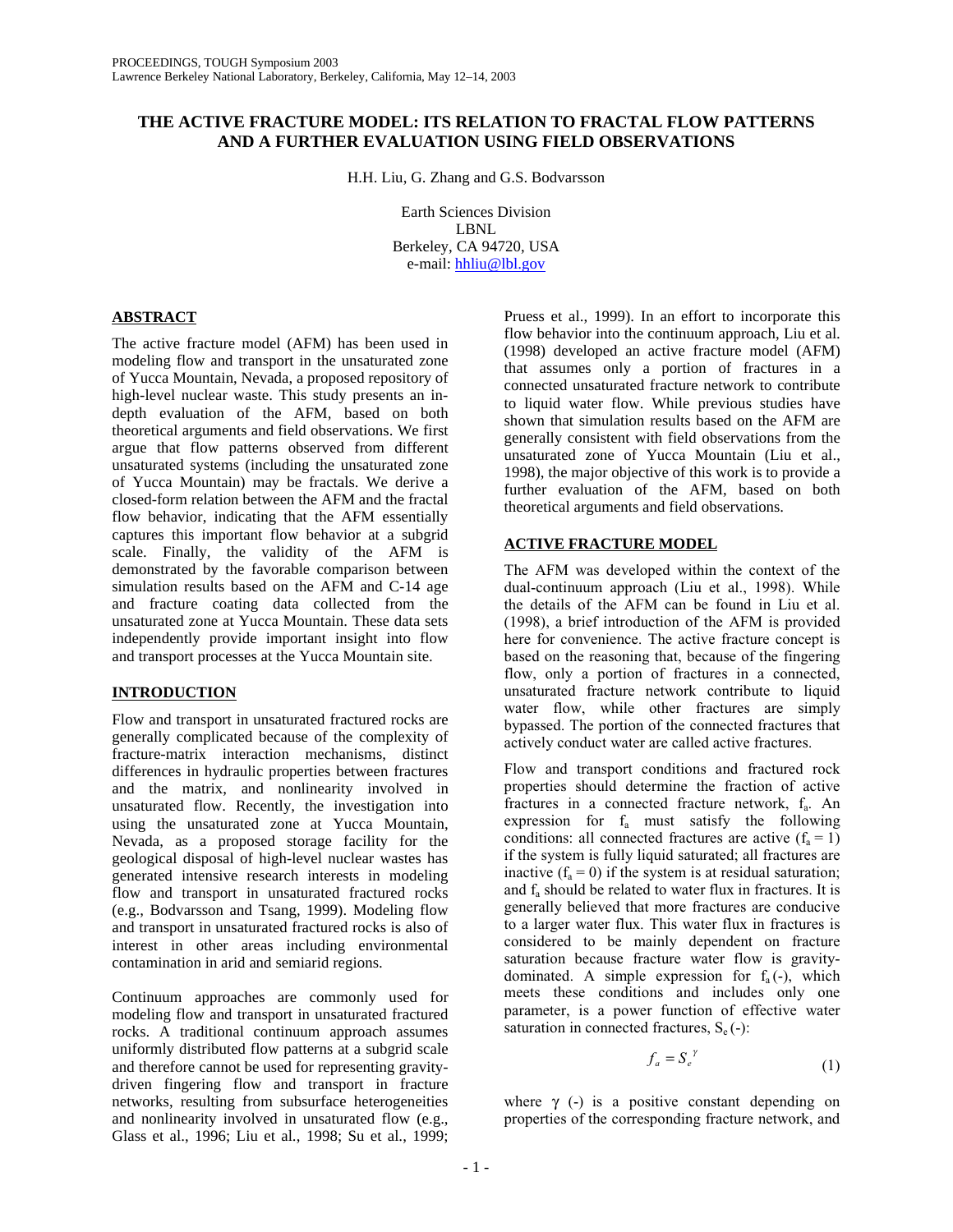the effective water saturation in connected fractures is given by

$$
S_e = \frac{S_f - S_r}{1 - S_r} \tag{2}
$$

where  $S_f(-)$  is the water saturation of all connected fractures and  $S_r$  is the residual fracture saturation. In this study, Eq. (1) is used to determine the fraction of active fractures. As will be discussed below, this simple equation is actually the first-order approximation for fractal flow behavior at a subgrid scale.

Note that only the active fracture continuum, a portion of the total fracture continuum, contributes to flow and transport in fractures and fracture-matrix interaction. Fracture hydraulic properties should thus be defined for active fractures. The effective water saturation of active fractures,  $S_{ae}(-)$ , is related to the effective water saturation in connected fractures,  $S_e$ , by

$$
S_{ae} = \frac{S_e}{f_a} = S_e^{1-\gamma}
$$
\n(3)

Because  $S_{ae} \leq 1$ ,  $\gamma$  should be smaller than or equal to one. The effective water saturation of active fractures is related to the actual water saturation in active fractures, S<sub>a</sub>, by

$$
S_{ae} = \frac{S_a - S_r}{1 - S_r} \tag{4}
$$

The well-known van Genuchten (1980) relation is used in the current version of the AFM for describing constitutive relationships for the active fracture continuum (Liu et al., 1998).

In summary, the active fracture model uses a combination of the volume-averaged method and a simple filter to deal with fracture flow and transport. Inactive fractures are filtered out in modeling fracture-matrix interaction, flow, and transport in the fracture continuum. The γ factor may be interpreted as a measure of the "activity" of connected fractures. Generally speaking, a smaller  $\gamma$  value corresponds to a larger number of active fractures in a connected fracture network. For example,  $\gamma = 0$  results in all connected fractures being active. On the other hand,  $\gamma = 1$  corresponds to zero fracture capillary pressure, indicating that all active fractures are saturated.

### **THE AFM AND FRACTAL FLOW BEHAVIOR IN UNSATURATED SYSTEMS**

A flow system exhibits so-called fractal flow behavior when the corresponding flow patterns can be characterized by fractals. In this section, a brief discussion of fractal dimension (used for characterizing fractal patterns) is presented, followed by a discussion of evidence for fractal flow behavior in unsaturated systems and relations between the AFM and this fractal flow behavior.

#### **Fractal Dimension**

Fractal dimension,  $d_f$ , is generally a noninteger and less than the corresponding Euclidean (topological) dimension of a space, D. Different kinds of definitions of fractal dimension exist. The most straightforward definition is the so-called box dimension, based on a simple "box-counting" procedure. This dimension is determined from Eq. (5) (below) by counting the number (*N*) of "boxes" (e.g., line segment, square and cubic for one-, two-, and three-dimensional problems, respectively), needed to cover a spatial pattern, as a function of the box size (*l*) (e.g., Feder, 1988):

$$
N(l) = \left(\frac{L}{l}\right)^{d_f} \tag{5}
$$

where L refers to the size of the entire spatial domain under consideration (Fig. 1).



*Figure 1. Demonstration of the "box" counting procedure for several box sizes* 

Obviously, if a spatial pattern is uniformly distributed in space, the fractal dimension will be identical to the corresponding Euclidean dimension. In this case, the box number, N\*, and the box size *l* have the following relation

$$
N^*(l) = \left(\frac{L}{l}\right)^D \tag{6}
$$

A fractal pattern exhibits similarity at different scales. When  $d_f$  < D, the corresponding pattern does not fill the whole space, but only part of it (Fig. 1).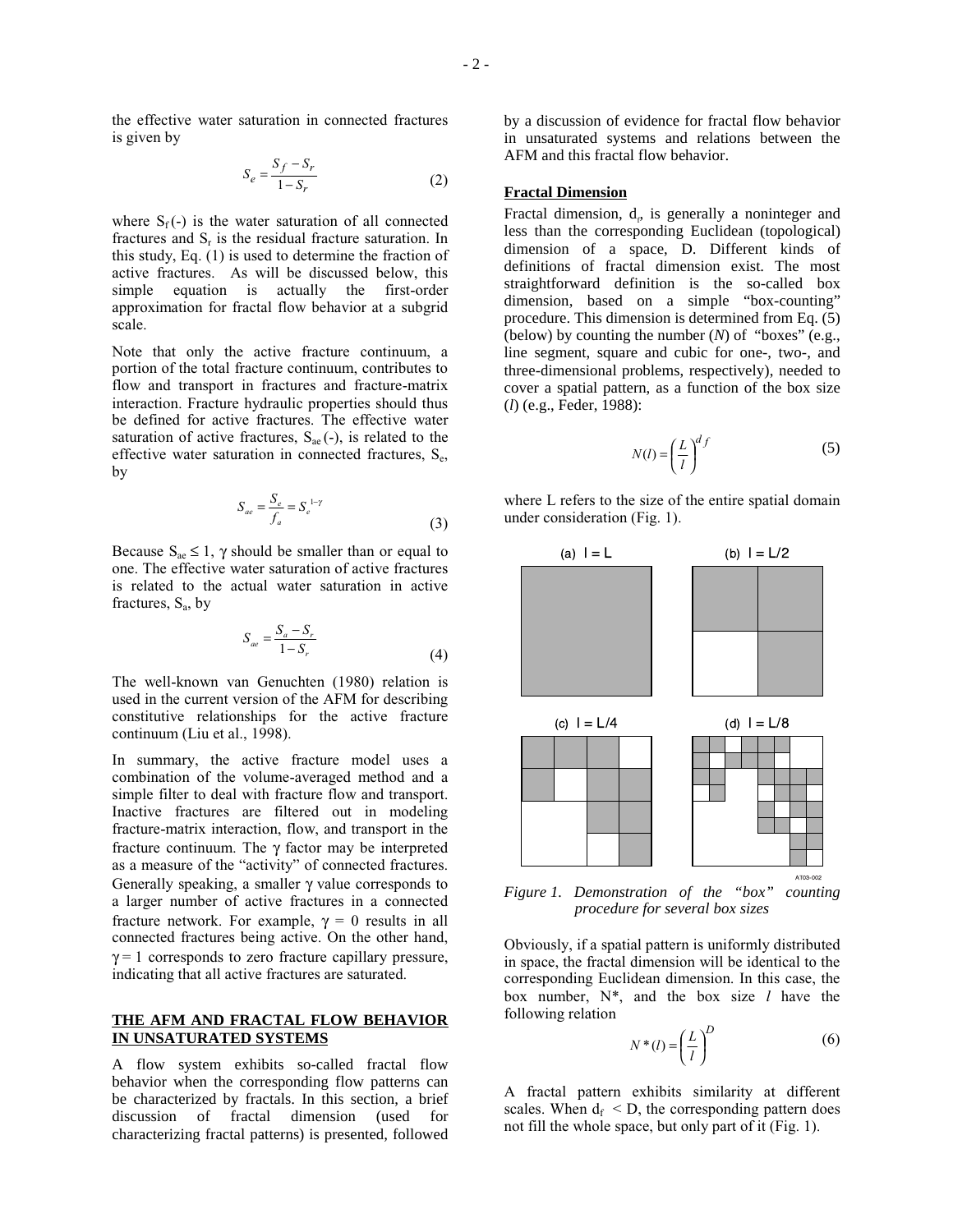#### **Fractal Flow Behavior in Unsaturated Systems**

Fractals have been shown to provide a common language for describing many different natural and social phenomena (Mandelbrot, 1982). While a vast literature exists on the validity of the fractal concept for a great number of fields, fractals have been found to be useful for representing many spatial distributions in subsurface hydrology, including complex flow (or solute transport) patterns in unsaturated systems.

Flury and Flühler (1995) first indicated that solute leaching patterns, observed from three field plots consisting of an unsaturated loamy soil, could be well represented by a diffusion-limited aggregation (DLA) model (Witten and Sander, 1981), although the relation between DLA parameters and soil hydraulic properties is still an unresolved issue. It has been documented that DLA generates fractal patterns (e.g., Feder, 1988; Flury and Flühler, 1995). The observation of Flury and Flühler (1995) is further supported by a study of Persson et al. (2001), who used dye-infiltration data to investigate field pathways of water and solutes under unsaturated conditions. Persson et al. (2001) showed that field observations are well described by the DLA model. Furthermore, they demonstrated that observed mean power spectrum for dye penetration of a field plot displays a typical power-law relationship, another important indication of fractal flow behavior. Glass (1993) first showed that unsaturated flow in a single vertical fracture is characterized by gravity-driven fingers, and the resulting flow patterns could be modeled by an invasion-percolation approach (Wilkinson and Wilemsen, 1983). Again, percolation-based models generate fractal clustering patterns (Stauffer and Aharony, 2001). Closely related to flow and transport processes in unsaturated systems, flow patterns observed from multiphase systems are also related to fractals. For example, viscous fingering in porous media has been experimentally shown to be fractal (Feder, 1988). The problem of viscous fingering in porous media is of central importance in oil recovery. Smith and Zhang (2001) also reported that DNAPL fingering in water saturated porous media, observed from sandbox experiments, is fractal.

Detailed experimental studies on unsaturated flow patterns in large-scale fracture networks are scarce in the literature, because of the technical difficulties in observing these patterns in the field. Fortunately, some geochemical data sets closely related to flow patterns in large-scale fracture networks have recently become available from the unsaturated zone of Yucca Mountain. For example, a spatial distribution of fractures with mineral coatings was determined along an underground tunnel, using a detailed-line-survey method (Paces et al., 1996). The

total survey length along the tunnel is several thousand meters, broken up by a number of disconnected 30 m survey intervals. As will be discussed below, fracture coating is roughly a signature of water flow paths. Therefore, this data set can be used to infer potential fractal flow behavior at a large fracture-network scale.

The intersections of coated fractures with the survey line (along the underground tunnel) form a set of points. If the corresponding flow pattern is fractal, the point set should be fractal too. A box-counting method is used to detect the fractal pattern from this point set. Fig. 2 shows number of boxes (line segments), N, covering at least one intersection point as a function of box size (length of a segment), *l*. Note that the largest box size corresponds to the length of survey intervals (30 m). The smallest box size used here is 3 m. If all fractures are coated, all boxes of this size or larger should at least cover one of the intersection points, because the average fracture spacing is much smaller than this size. This corresponds to a dimension of one (the topological dimension) based on Eq. (6).





Fig. 2 shows that the data points can be fitted by a power function with a power of –0.5, indicating the existence of a fractal pattern for coated fractures (or flow paths). The power value suggests a fractal dimension of 0.5 that is not an integer but smaller than the corresponding topological dimension (one).

### **A Relation between the AFM and Fractal Flow Patterns**

We have shown that flow processes in unsaturated systems (including fracture networks) may be fractal. This has many important implications regarding the development of numerical models for large-scale unsaturated systems, because fractal patterns are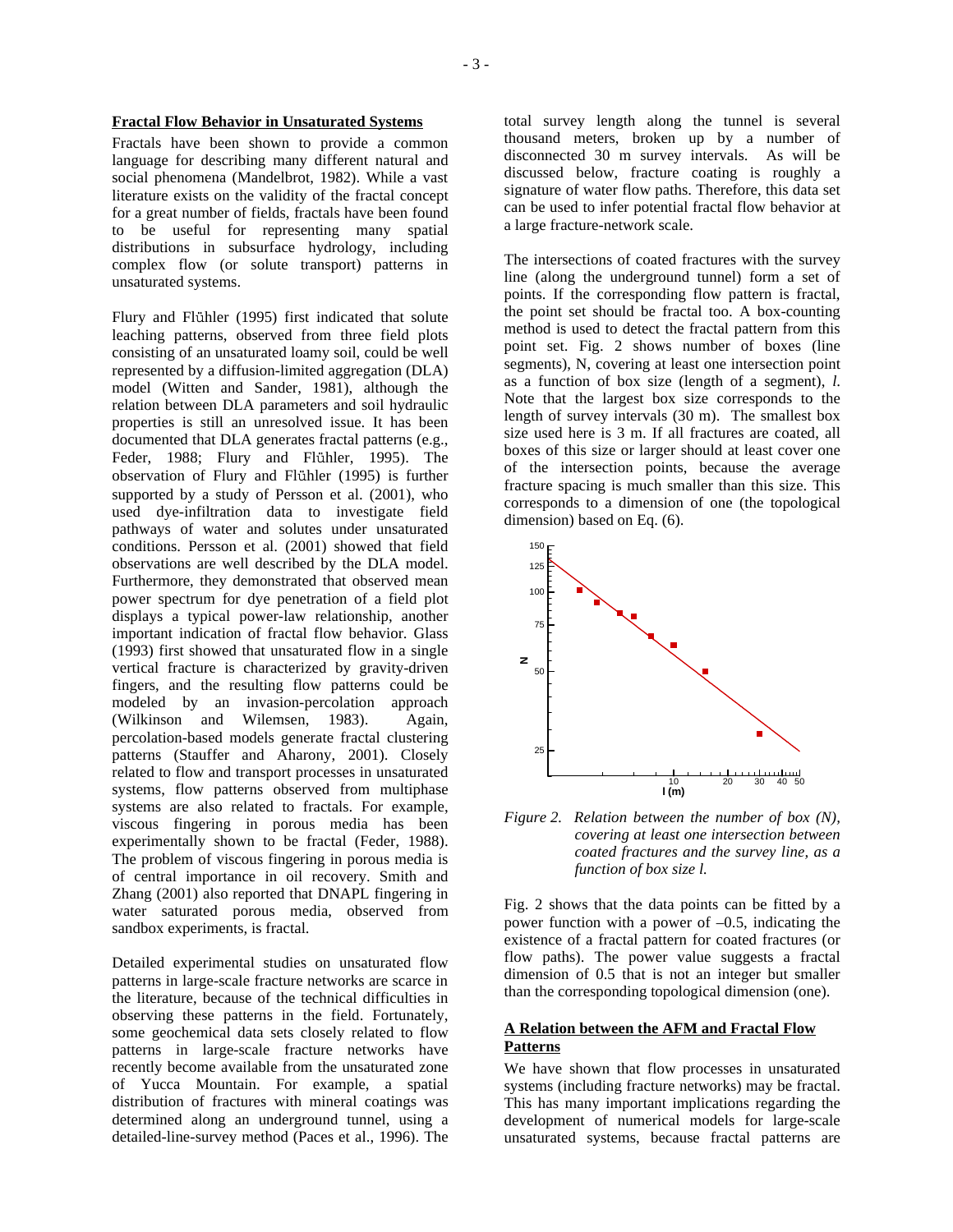generally related to fingering and/or preferential flow paths. In this section, we will demonstrate the AFM's consistency with fractal flow behavior in unsaturated fracture networks.

Consider Fig. 1(a) to be a gridblock containing a fracture network and the corresponding flow pattern in the fracture network to be fractal. In this case, only a portion of the medium within a gridblock contributes to water flow (Fig. 1). This is conceptually consistent with the AFM (Liu et al. 1998). Note that in Fig. 1, a box is shadowed if it covers one or more fractures (or fracture segments) that conduct water. For simplicity, further consider that fractures are randomly distributed in space, and thus the dimension for water-saturation distribution is the corresponding Euclidean dimension when all the connected fractures actively conduct water. As will be obvious from the derivations to follow, this assumption does not alter our general conclusion regarding the connection between the AFM and fractal flow patterns.

Combining Eqs. (5) and (6) yields

$$
[N(l)]^{1/d_f} = [N^*(l)]^{1/D} \tag{7}
$$

The average water saturation  $(S_e)$  for the whole gridblock (Fig. 1(a)) is determined to be

$$
S_e = \frac{V}{l^D \phi N^*(l)}\tag{8}
$$

where V is the total water volume (excluding residual water) in fractures within the gridblock (Fig. 1a), and φ is fracture porosity. Similarly, the average water saturation  $(S_b)$  for shadowed boxes with a size of *l* is

$$
S_b = \frac{V}{l^D \phi N(l)}\tag{9}
$$

From Fig. 1, it is obvious that there exists a box size  $l_1$  < L satisfying:

$$
\frac{V}{l_1 D_\phi} = 1\tag{10}
$$

Based on Eqs.  $(7)$ – $(10)$ , the average saturation for shadowed boxes with size  $l_1$ ,  $S_{b1}$ , can be expressed by

$$
S_{b1} = (S_e) \frac{df}{D}
$$
 (11)

Because a fractal is similar at different scales, the procedure to derive Eq. (11) from a gridblock with size L can be applied to shadowed boxes with the smaller size of  $l_i$ . In this case, for a given box size smaller than  $l_i$ , the number of shadowed boxes will be counted as an average number for those within the

(previously shadowed) boxes with a size of  $l_1$ . Again, we can find a box size  $l_2 < l_1$  to obtain a saturation relation:  $\overline{2}$ 

$$
S_{b2} = (S_{b1})^{\frac{df}{D}} = (S_e)^{\left(\frac{df}{D}\right)^2}
$$
 (12)

The procedure to obtain Eq. (12) can be continued until it reaches an iteration level, n\*, at which all the shadowed boxes with a size of  $l_n$  cover active fractures only. The resultant average saturation for these shadowed boxes is

$$
S_{bn} = (S_e)^{\left(\frac{df}{D}\right)^{n^*}}
$$
\n(13)

By definition of active fractures,  $S_{h_n}$  should be equivalent to the effective saturation of active fractures. It is remarkable that Eq. (13) is similar to Eq. (3), obtained from a key hypothesis of the AFM that the fraction of active fractures in an unsaturated fracture network is a power function of the average effective saturation of the network. Comparing these two equations yields

$$
\gamma = 1 - \left(\frac{d_f}{D}\right)^{n^*} \tag{14}
$$

Eq. (14) provides the first theoretical relation between the AFM parameter  $\gamma$  and the fractal dimension, while  $\gamma$  was initially developed as an empirical parameter (Liu et al., 1998). Thus, the AFM essentially captures fractal flow behavior at the gridblock scale  $(d_f < D)$ , whereas traditional continuum approaches assume a uniform flow pattern (or effective-saturation distribution) at that scale (corresponding to  $d_f = D$  or  $\gamma = 0$ ). In other words, the AFM can be used for simulating fractal flow behavior (in an unsaturated fracture network) that cannot be handled by traditional continuum approaches.

#### **EVALUATION OF THE AFM USING FIELD OBSERVATIONS**

So far, we have shown that fractal flow behavior may be common in different unsaturated systems (including unsaturated fracture networks) and also that the AFM is, in general, consistent with this behavior. In this section, we will further evaluate the AFM using different data sets collected from the Yucca Mountain site. Considering the complexity of large-scale unsaturated flow and transport in fractured porous media, the direct use of actual field data for evaluating a model is critical. In this study, we focus on evaluating the AFM with C-14 age data and fracture coating data that provide important information regarding large-scale unsaturated flow processes in fractures and fracture-matrix interaction.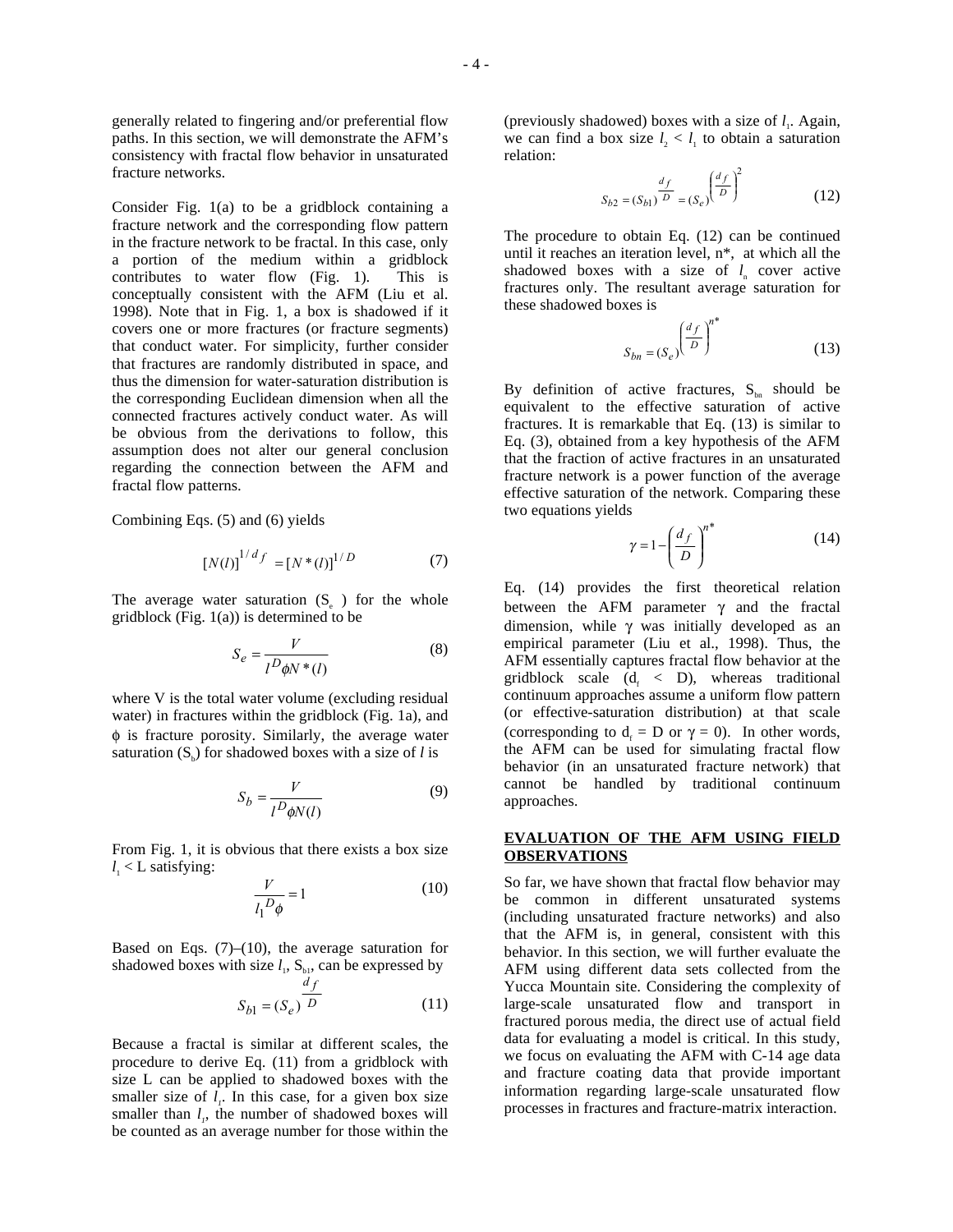## **C-14 and Fracture Coating Data**

Carbon-14 data have been collected from perched water, pore water, and gas samples from the unsaturated zone of Yucca Mountain (Yang, 2002). Carbon-14 data from gas samples are most representative of *in situ* conditions (Yang, 2002). The determined carbon-14 residual ages from these gas samples are considered to be the same as ages of the *in situ* pore water because of the local equilibrium, as suggested by Yang (2002).

The process of unsaturated-zone mineral deposition is initiated during infiltration where meteoric water interacts with materials in the soil, after which a portion may then enter the bedrock fracture network. Fracture coating is generally a signature of water flow paths. Thus, the coating data are useful for validating the AFM that describes water flow in fractures. Fracture coating data were collected in an underground tunnel in the unsaturated zone of Yucca Mountain. Observed spatial distribution of fractures with coatings is used to estimate the portion of active fractures (about 10%). Mineral-coating growth rate data imply that the unsaturated zone fracture network has maintained a large degree of hydrologic stability over time, and that fracture flow paths in the deep unsaturated zone are buffered from climate-induced variations in precipitation and infiltration (Fabryka-Martin et al., 2000).

### **Comparison between Simulation Results and Field Observations**

One-dimensional dual-permeability numerical models are developed for boreholes USW SD-12 and USW UZ-1 where C-14 data were collected. Calibrated rock properties (Liu and Ahlers, 2003) are used, except for γ values associated with the TSw formation, where the repository is proposed to be located. The value of the AFM parameter  $\gamma$  for the TSw formation is varied for different simulations to check the sensitivity of simulated water travel times to this parameter within the formation. The top boundary condition corresponds to the present-day infiltration rate for flow simulations and a constant tracer concentration for transport simulations. The initial condition for solute transport is zero concentration within the fractured rocks. Previous studies indicate that dispersion processes have an insignificant effect on overall solute transport behavior in unsaturated fractured rocks (Bodvarsson et al., 2000), and therefore are ignored here. An effective-diffusion-coefficient value of  $1.97E-10$  m<sup>2</sup>/s is employed, which is equal to the average value of coefficients for tritiated water measured from tuff matrix samples. TOUGH2 and T2R3D codes (Pruess, 1991; Wu et al., 1996) are used for simulating steadystate water flow and tracer transport processes. Simulated water travel times (or ages) for rock matrix

are compared with carbon-14 ages. A simulated water travel time at a location is determined as the time when the matrix concentration reaches 50% of the top-boundary concentration. It represents the average travel time for water particles from the ground surface to the location under consideration.



*Figure 3. Comparisons between simulated water travel times (ages) for rock matrix at boreholes (a) USW UZ-1 and (b) USW SD-12 and the corresponding Carbon-14 ages (Yang, 2002) for several* γ *values.* 

Fig. 3 shows simulated water travel times (ages) for different γ values of the TSw formation. Note that a major path for tracer transport into the tuff matrix is from fractures to the tuff matrix, which is different from tracer transport processes within a single continuum. The considerable sensitivity of simulated results to γ indicates that carbon-14 data are useful for validating the AFM and for constraining the γ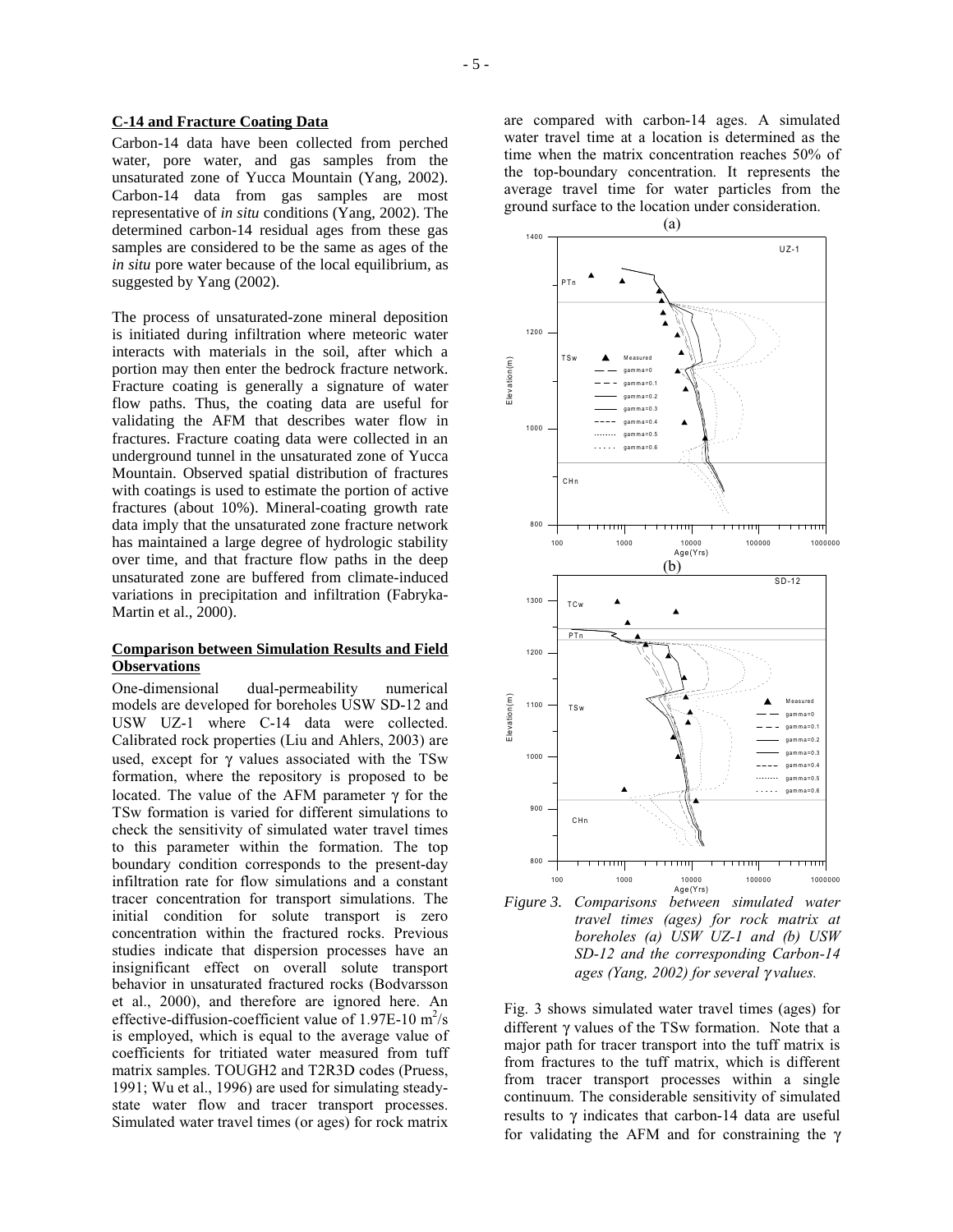values for the TSw unit. For  $\gamma$  values ranging from 0.2 to 0.4, simulated results approximately match the observations for the two boreholes simultaneously, although a better match is obtained for USW SD-12 than that for USW UZ-14 (as a result of subsurface heterogeneity). In our current model, the heterogeneity within each geological layer is not considered. A larger γ value generally corresponds to a larger travel time (for the matrix), because of the smaller degree of matrix diffusion resulting from a smaller fracture-matrix interfacial area available for mass transport between fractures and the matrix. Note that the observed carbon-14 ages and simulated water travel times result from a combination of solute transport in fractures and the relatively slow matrix diffusion process. The spatial variability of the degree of matrix diffusion is the reason why the simulated water travel times and the observed ages in Fig. 3 are not always monotonically increasing with depth in the TSw.

A sharp change in simulated water travel times occurs at an elevation of about 1,100 m for two boreholes (Fig. 3). This is because the upper portion of the TSw unit has relatively small fracture density values and therefore corresponds to a smaller degree of matrix diffusion for a given  $\gamma$  value. For the borehole USW UZ-1, simulated water travel time is generally longer than the observation for a given elevation. This may be owing to a subsurface heterogeneity that gives larger fracture densities (resulting in a larger degree of matrix diffusion) at the borehole location than what are used in the numerical model. Layer-averaged fracture properties are used in the site-scale model of the unsaturated zone of Yucca Mountain. In general, a comparison between simulated water travel times and observed carbon-14 ages indicates that the AFM with γ values for the TSw between 0.2 and 0.4 can reasonably represent the data.

To check the consistency of the AFM with the coating data, a one-dimensional model for borehole USW SD-12 is used. The model is the same as that described above. USW SD-12 is chosen because it is located near the middle of the underground tunnel where coating data were collected. Two infiltration rates (Flint et al., 1996), present day mean infiltration rate (3.4 mm/yr) and glacial maximum infiltration rate (17.3 mm/yr), are used for simulations. Again, uniform  $\gamma$  distributions for the TSw formation are employed. The latter infiltration rate is about five times as large as the former rate and represents the maximum infiltration rate in past climates.

Fig. 4 shows the simulated average portion of active fractures,  $f_a$ , for the TSw formation as a function of infiltration rate and γ. The average portion is calculated from Eq. (1) using the average effective saturation for the TSw formation. The calculated  $f_a$ values are about 10 % to 40% for  $\gamma$  values ranging from 0.4 to 0.2 that are similar to those used for matching the carbon-14 data. Recall that the estimate of the active fracture portion from fracture coating data in the TSw was about 10%. Note that not all the active flow paths are associated with coatings and that coatings can also disappear due to dissolution. For example, Wang et al. (1999) found a flow feature under ambient conditions from the unsaturated zone of Yucca Mountain. This flow feature does not have coatings. Therefore, coated fractures may represent the lower limit of the number of active fractures at the Yucca Mountain site. Since the number of active fractures increases with  $\gamma$ ,  $\gamma = 0.4$  may roughly represent the upper limit for the actual  $γ$  values. For  $γ$ values less than 0.4, the calculated  $f_a$  values do not change significantly for the two infiltration rates (Figure 4), which is consistent with the observation of the stability of flow paths over time.



*Figure 4. Simulated average portion of active fracture for the TSw formation as a function of infiltration rate and* γ*.* 

In summary, we have shown in this section that the AFM-based simulation results for  $\gamma = 0.2 - 0.4$ approximately match the observed carbon-14 age data for the two borehole simultaneously. The similar range of γ value results in  $f_a$  values consistent with the portion of active fracture (10%) estimated from the fracture coating data. The insensitivity of  $f_a$ values for  $\gamma = 0.2 - 0.4$  to infiltration rates is also consistent with the stability of flow paths over time that were observed from the unsaturated zone of Yucca Mountain. All of these observations support the validity of the AFM.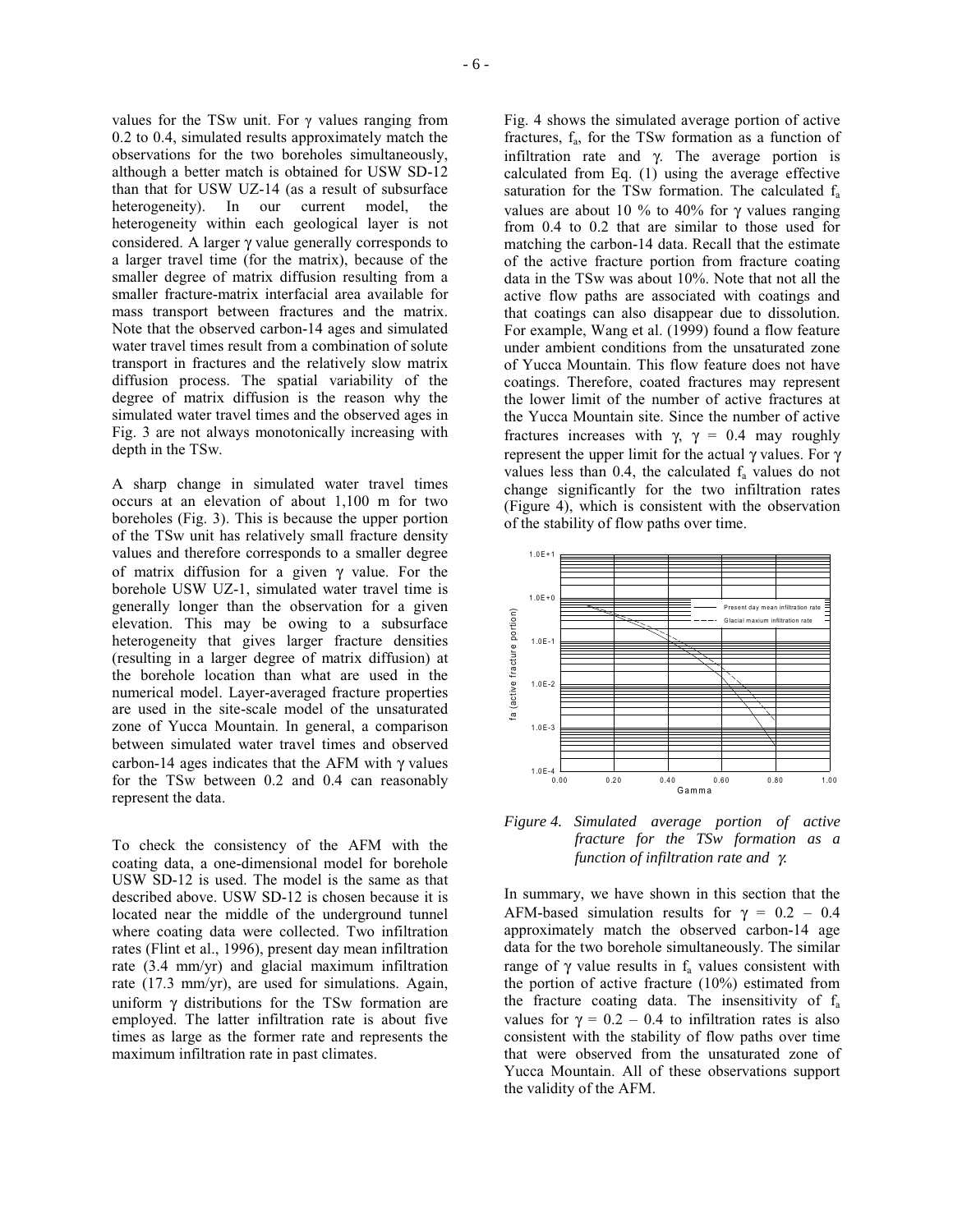### **CONCLUDING REMARKS**

Accurately modeling flow and transport processes in natural unsaturated systems is very difficult, largely because these processes are generally localized and associated with fingering and preferential flow paths. While the continuum approach is still the most feasible choice for many large-scale problems encountered in the real world, the traditional continuum approach has generally failed in capturing localized flow behavior, because of the use of volume averaging at a subgrid scale.

Two schools of thought exist regarding how to address the problem mentioned above. A number of researchers suggest using modeling approaches that are completely different from the continuum approach, such as the DLA and percolation-based approaches (e.g., Ewing and Berkowitz. 2001; Glass 1993; Flury and Flühler 1995). These approaches have been successfully used to represent relatively small-scale observations. However, the use of these discrete approaches is very limited for large-scale applications. Furthermore, completely satisfactory theories underlying these approaches are still missing, and some critical steps in these approaches are somewhat arbitrary (Meakin and Tolman, 1989; Ewing and Berkowitz, 2001).

The other school of thought is to modify the continuum approach by incorporating key features of the discrete approaches (or small-scale observations), considering that the continuum approach is computationally efficient and robust, and often preferred for large-scale problems. Obviously, the AFM is a product of this school of thought. Note that although these discrete approaches have different physical origins, they are connected by the same class of flow patterns: fractals. Fractal flow behavior is also supported by field observations from different unsaturated systems, including the unsaturated zone of Yucca Mountain. Because of the relative simplicity of fractal-based characterizations, we believe that the key small-scale features in unsaturated systems can be successfully incorporated into large-scale continuum approaches. This is partially supported by the consistency between simulation results based on the AFM and a variety of field observations from the unsaturated zone of Yucca Mountain.

While we have demonstrated that the AFM is, in general, consistent with fractal flow behavior and can capture the major flow and transport features in the unsaturated zone of Yucca Mountain, more studies are needed to further improve it. For example, the AFM assumes a homogeneous distribution of flow field within the active-fracture continuum, whereas in reality the flow field may be very heterogeneous. One way to resolve this issue may be based on the concept of the multifractal (e.g., Feder 1988; Liu and Molz 1997).

### **ACKNOWLEDGMENT**

We are indebted to Q. Zhou at Lawrence Berkeley National Laboratory for his careful review of a preliminary version of this manuscript. This work was supported by the Director, Office of Civilian Radioactive Waste Management, U.S. Department of Energy, through Memorandum Purchase Order EA9013MC5X between Bechtel SAIC Company, LLC, and the Ernest Orlando Lawrence Berkeley National Laboratory (Berkeley Lab). The support is provided to Berkeley Lab through the U.S. Department of Energy Contract No. DE-AC03- 76SF00098.

#### **REFERENCES**

Bodvarsson, G. S., and Y. Tsang, (Guest Editors), Yucca Mountain Project, *J. Contam. Hydrol. 38*,1- 146, 1999.

Bodvarsson, G.S., H.H. Liu, R. Ahlers, Y.S. Wu and E. Sonnethal, Parameterization and upscaling in modeling flow and transport at Yucca Mountain, in *Conceptual Models of Unsaturated Flow in Fractured Rocks*, National Academy Press, Washington, D.C., 2000.

Ewing, R. P. and B. Berkowitz, Stochastic pore-scale growth models of DNAPL migration in porous media, *Advances in Water Resources 24*, 309-323, 2001.

Fabryka-Martin J., A. Meijer, B. Marshall, L. Neymark, J. Paces, J. Whelan and A. Yang, *Analysis of geochemical data for the unsaturated zone*. Rep. ANL-NBS-HS-000017. CRWMS M&O, Las Vegas, Nevada, 2000.

Feder J., *Fractals*. Plenum Press, New York, 1988. Flint, A.L., J. A. Hevesi, E.L. Flint, *Conceptual and numerical model of infiltration for the Yucca Mountain area, Nevada*, Water Resources Investigation Report-96. U.S. Geologic Survey, Denver, Co., 1996.

Flury M. and H. Flühler, Modeling solute leaching in soils by diffusion-limited aggregation: Basic concepts and applications to conservative solutes, *Water Resour. Res. 31*, 2443-2452, 1995.

Glass R.J., Modeling Gravity-Driven fingering using modified percolation theory, In *Proceedings of the fourth annual international conference on high level radioactive waste conference*, Las Vegas, Nevada, 1993.